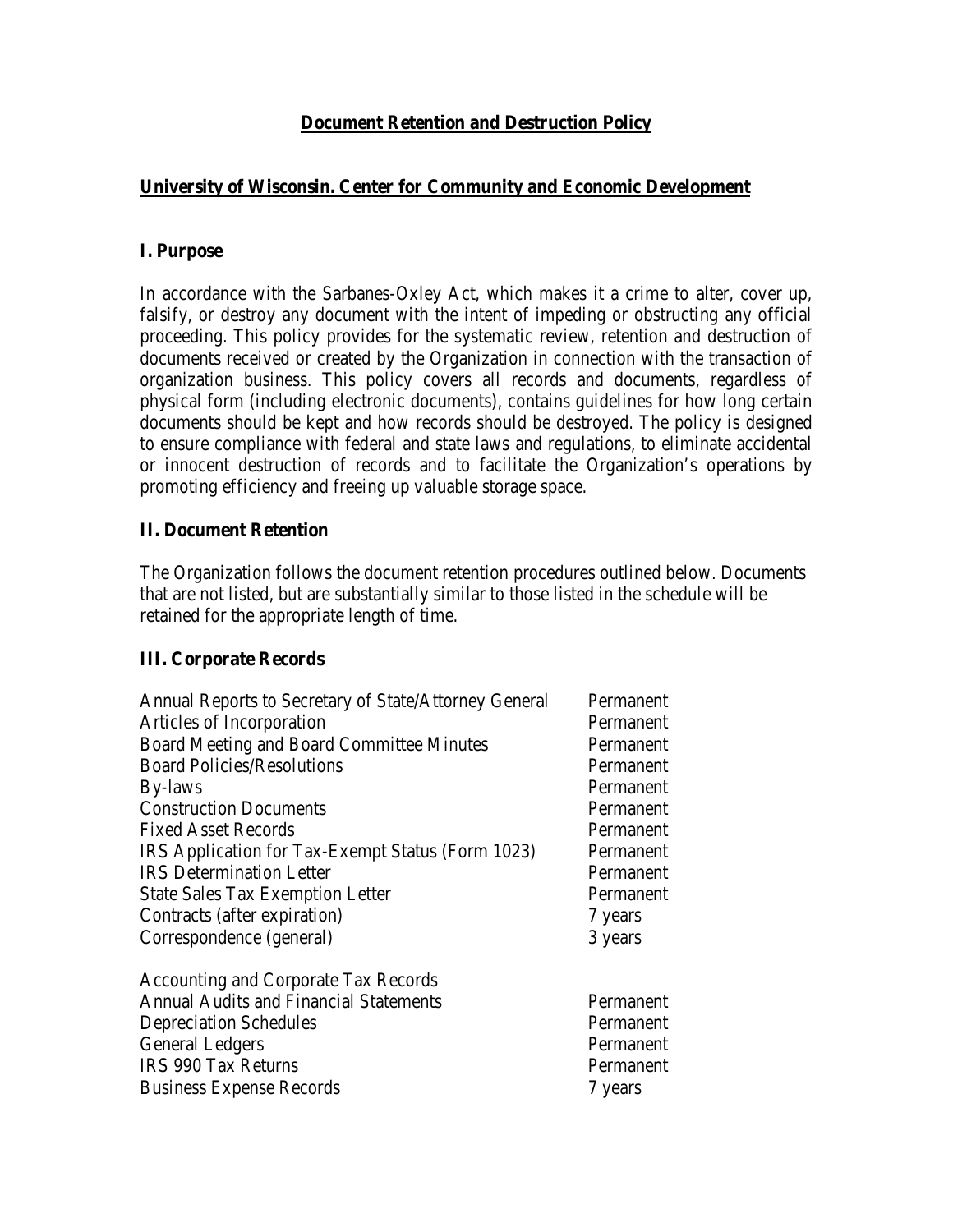| <b>IRS 1099s</b>                                   | 7 years |
|----------------------------------------------------|---------|
| <b>Journal Entries</b>                             | 7 years |
| Invoices                                           | 7 years |
| Sales Records (box office, concessions, gift shop) | 5 years |
| <b>Petty Cash Vouchers</b>                         | 3 years |
| <b>Cash Receipts</b>                               | 3 years |
| <b>Credit Card Receipts</b>                        | 3 years |

| <b>Bank Records</b>                       |         |
|-------------------------------------------|---------|
| <b>Check Registers</b>                    | Permar  |
| <b>Bank Deposit Slips</b>                 | 7 years |
| <b>Bank Statements and Reconciliation</b> | 7 years |
| <b>Electronic Fund Transfer Documents</b> | 7 years |

Payroll and Employment Tax Records Payroll Registers Permanent State Unemployment Tax Records Permanent Earnings Records 7 years 7 years Garnishment Records 7 years 7 years Payroll Tax returns 7 years 7 years W-2 Statements 7 years 7 years

Employee Records Employment and Termination Agreements Permanent Retirement and Pension Plan Documents Permanent Records Relating to Promotion, Demotion or Discharge 7 years after termination Accident Reports and Worker's Compensation Records 5 years Salary Schedules 5 years 5 years Employment Applications 3 years 3 I-9 Forms 3 years after termination Time Cards 2 years 2 years Donor Records and Acknowledgement Letters 7 years Grant Applications and Contracts 5 years after completion

Legal, Insurance and Safety Records Appraisals Permanent Copyright Registrations Permanent Environmental Studies Permanent Insurance Policies **Permanent** Real Estate Documents Permanent Stock and Bond Records Permanent Trademark Registrations **Permanent** Leases 6 years after expiration OSHA Documents 5 years 5 General Contracts 3 years after termination

Permanent 7 years 7 years